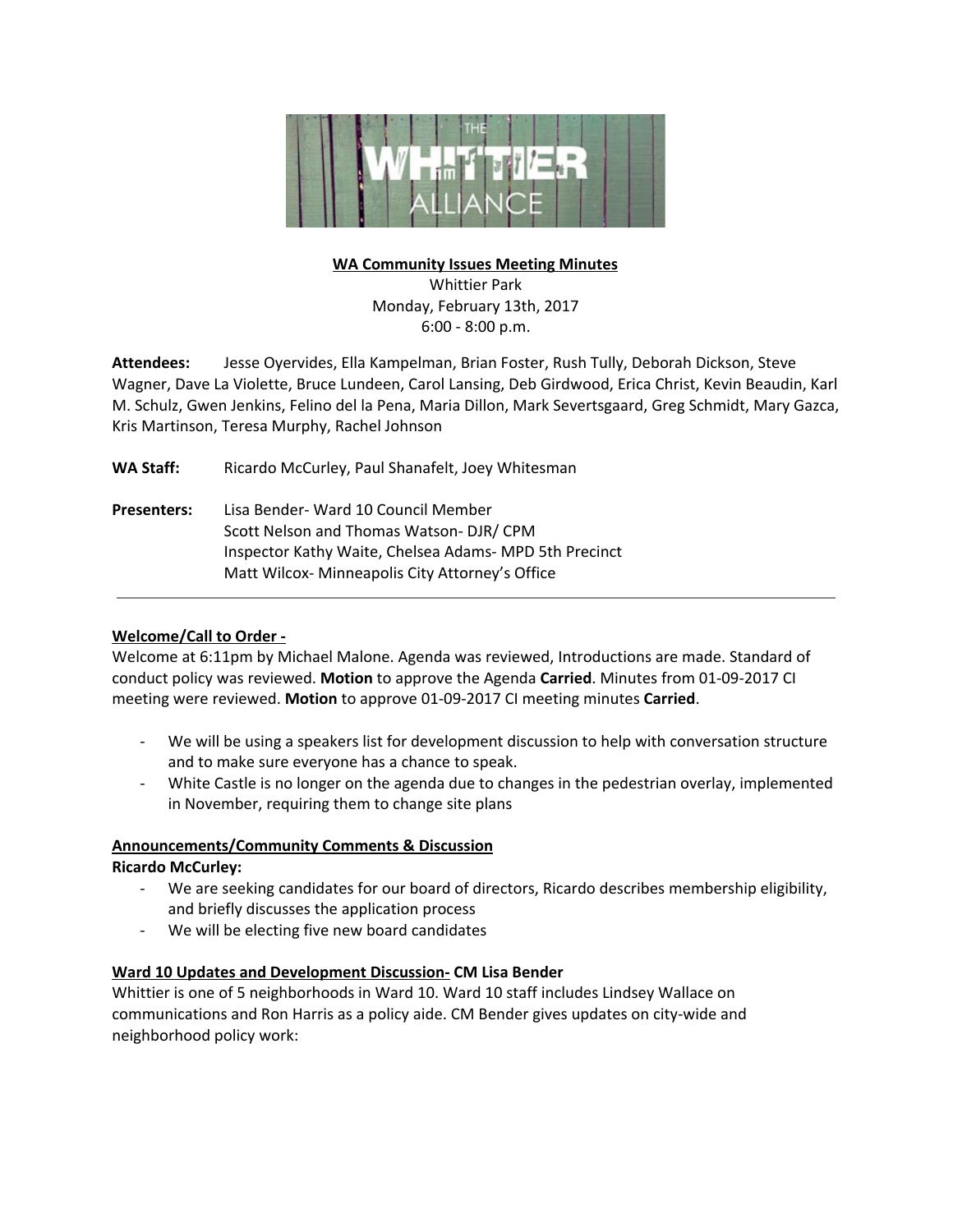# Reopening Nicollet Project

Key Points:

- City has long-term goal of opening Nicollet at the Kmart site
- There have been monthly meetings with fellow council members in neighboring wards, public works and CPED on this issue
- The city has purchased the land under Jerry's Food Store- so we control land and lease on that part of the site. There is also a purchase agreement in place to buy the land under k-mart itself. By september, city council will decide whether to move forward with that agreement.
- Kmart had a 99 year lease until 2053, it is also transferable
- Staff is negotiating with kmart, negotiation is in part for them to stay on site in a different form
- Kmart not in best financial situation though which makes clear negotiation difficult
- Next big decision point will be purchase of land underneath Kmart
- CM bender is working on convincing council to approve purchase of land
- Land is increasing in value due to transit investments, etc.
- The current cost is likely the lowest cost at which the city would have the opportunity to buy the and
- Citywide benefits of purchasing land must be shown. This is relevant to Wards up and down Nicollet ave
- If we don't sign purchase agreement now, it is unlikely we would have staff focus on the issue in near future

# 26th and 28th street Protected Bikeways

- Part of Minneapolis Master Bicycle Plan
- Planned for this Summer- extend current protected bike lanes that are just east of Whittier
- Public meetings were held 2 years ago, more community engagement planned for end of February and early March before approval later in Spring and early Summer

# Development

- On Lake street and Harriet Ave, Steve Minn is looking at building an affordable housing projectland parcel issues, early phase of project
- Hennepin Ave is being resurfaced from Lake street to 36th street (Calhoun Square to Lakewood Cemetery). The redesign hopes to improve pedestrian, transit, and green experience; lots of interest for pedestrian environment between Lake and 31st. Mid-block crossing being discussed to keep people safe

# Minimum wage

- Series of engagement session going on (listening sessions)
- City Staff will gather feedback and report in second quarter
- Ordinances are complex
- Phasing, exemptions for industries all under discussion
- Still in listening phase
- Hearing support in 10th ward

# Workers day at city hall

- Every year there's a small business day so this is a compliment to that event
- NOC, labor unions, other workers groups will be present
- March 8th in the afternoon- greeting from Mayor and then breakout sessions
- Workers are dealing with all sorts of issues in the city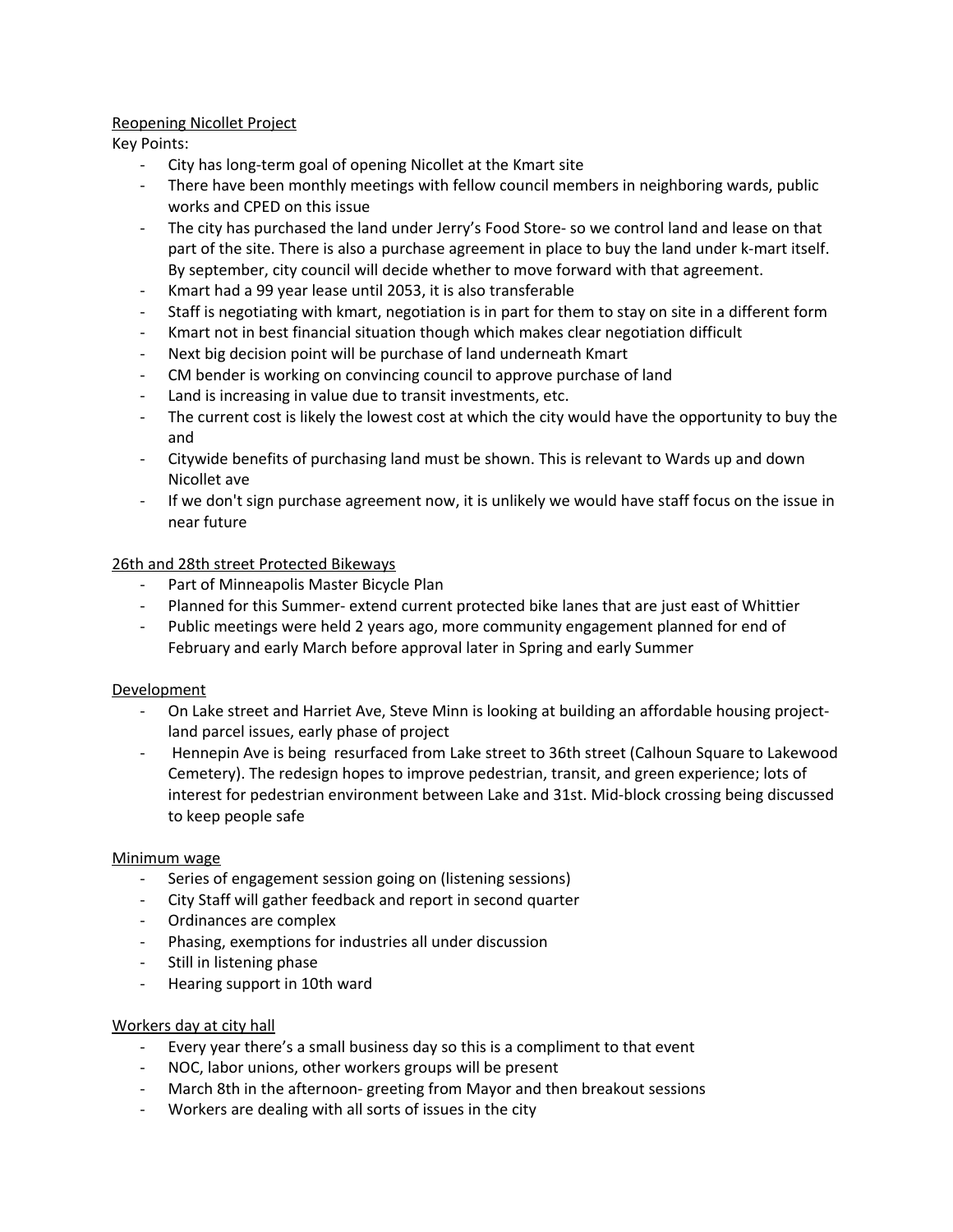# Other City Updates

- CM Bender is pushing for more participatory budgeting in Minneapolis budget process
- Inclusionary zoning ordinance requiring affordable units is also being discussed

### State Level

- CM bender has been representing city council at state level on preemption issues around sick leave and minimum wage
- Senator Dibble is sponsoring a bill to help car-sharing companies by addressing the tax issues that contributed to car2go leaving

#### Federal Level

- Lots of concerns about Trump administration policies
- Lots of strong-language ordinances coming from city hall about/ in support of Sanctuary City designation
- Rep. Omar shared experiences of traveling and facing discrimination
- Discussion happening on how to strengthen sanctuary city status

#### Questions/ Comments:

On Minimum wage

- City is not doing anything for small businesses
- Parking concerns on 26th with new bike lanes
- Minimum wage increases is a burden to small businesses
- Small businesses are not being heard or given any benefits
- State minimum wage law already a problem- pits employers against employees

CM Bender: our small business community is unique in that it has a lot of people that also live in the community and that is important.

On Reopening Nicollet

- Quarterly we were bringing the public into discussions, why aren't we doing that anymore? Answer: We are at a negotiation phase. Community partners discussion were more about ideas for the site
- 10 years is optimistic prediction of when it would be reopened
- Because of uncertainty we're not getting partners input on site yet
- Communication on these quarterly meetings just stopped and that did not engender trust
- If Kmart paying is paying a lease, who owns the land? Family in New York/ business entity, they don't have any long term interest
- Even if we own the land, we haven't completed all agreements
- Could I contact office for maps of parcel? Yes
- Purchase agreement information is all online

On Development:

- Chroma wanted neighbor's lot for parking, since there is limited parking, possibly detracting tenants
- CM Bender told Chroma was 60% leased and things were going well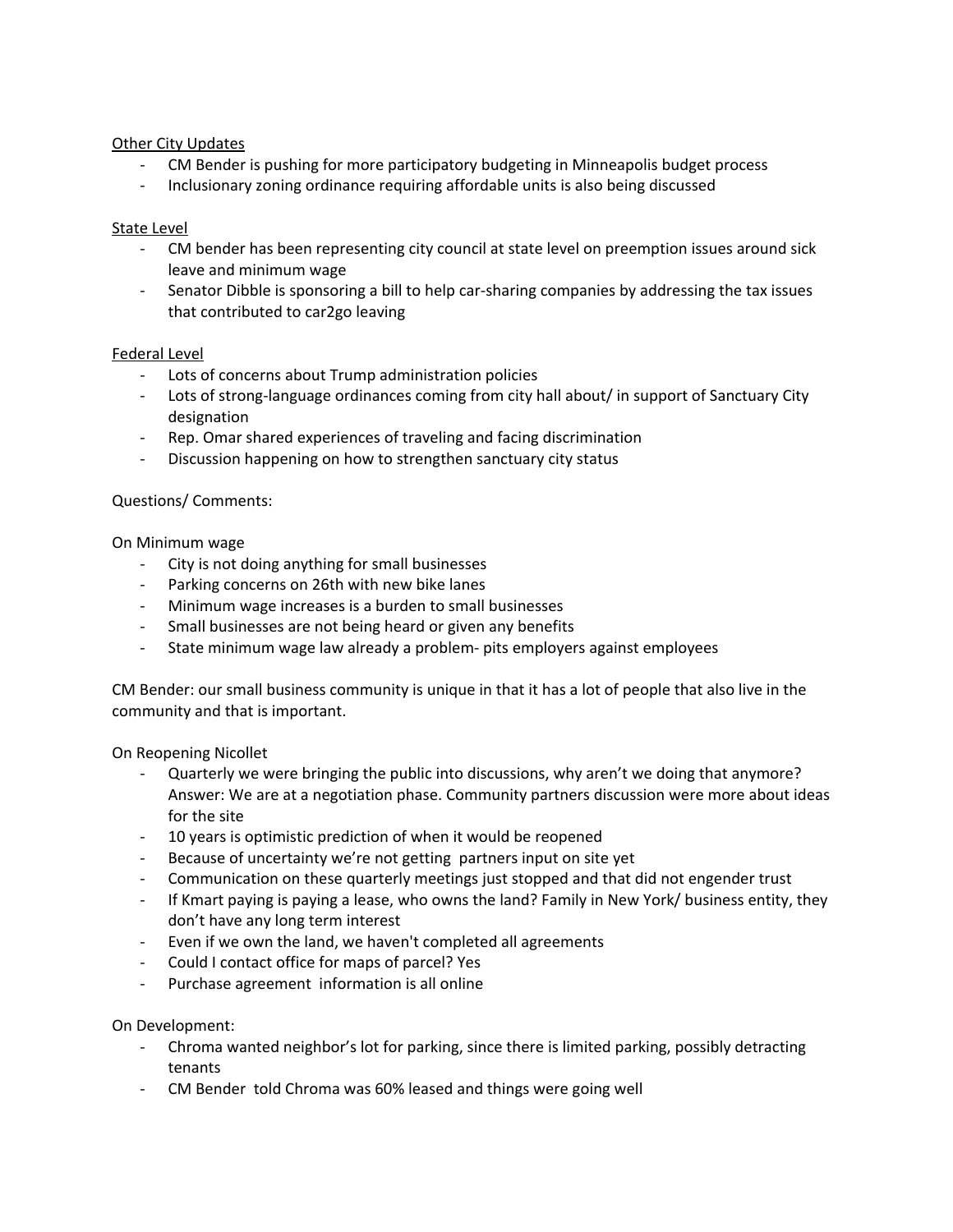# **Development Presentation- Scott Nelson of DJR & Thomas Watson of CPM Proposed development on five lots from 2009 to 2017 Lyndale Ave**

Scott will explain the plans and Carol of CPM will introduce variances

Scott explains the site map and plans:

- 5 floors with 15 units per floor plus 2 units in the duplex for a total of 77 total units
- Gringos will be demolished / Mortimers and residence behind it will remain
- The apartment building will go where much of parking lot is now
- Amenity spaces face Lyndale, parking is accessed from alley
- Across street is theatre garage project- approved last month
- Alley accesses a one story parking garage, no underground parking- very costly
- Amenities on ground floor while floors 2-5: mostly one bedrooms and studios(no two bedrooms)
- Units range from 660 square feet of to the mid- 500's (Chroma featured 550 sf units)
- Rooftop won't be seen from street but will offer views towards lake of the isles and downtown
- Other part of site is existing Mortimers which will remain but with upgrades
- Visible metal siding on all sides
- Plans to add streetscape and greenery- similar to wedge landscaping
- Active spaces across lyndale side/ Other sides- metal trim facing wedge parking lot
- Exterior of building: very large windows- which helps with natural light and attractiveness when units are smaller
- Theatre garage across the street is 6 stories and across the alley to east it is also zoned for higher buildings so a height variance will fit context of surroundings
- Expectation of a high number of people without cars
- **-** On major bus routes, excellent transit and bike location
- Trying to provide space for one bike per unit

# Building Materials:

- 1st floor all concrete, Wood frame floors 2-6
- Exterior all metal with dark accent pieces of sementatious panel (hardiplank)
- Hardy plank longevity? 25-30 years
- This is 40-50 year material (city requirement that only 30% can be hardiplank)
- Modern style, we might want to be darker in color of panel
- CPM Turned in land-use application, Public hearing is on March 20th with planning commission

# Questions/Comments:

- The ground under the site is a landfill, across street they are going to bedrock, concern about foundation.
- They Have not completed soils report yet
- How deep will piling go? Waiting for soil report
- Comment on design- building looks like big ice cube. Any brickwork or stonework would be nice. Has brick been considered? No, would significantly increase costs.
- Rent cost of Studios and bedrooms? Smaller units, cheaper than class A studio. Still to be determined. Units will command between \$2 and \$2.3 Per SF (about \$1000 +- for a studio\_
- 55 one bedrooms and 20 studios
- 75 in new building, 2 in duplex
- No one currently living in duplex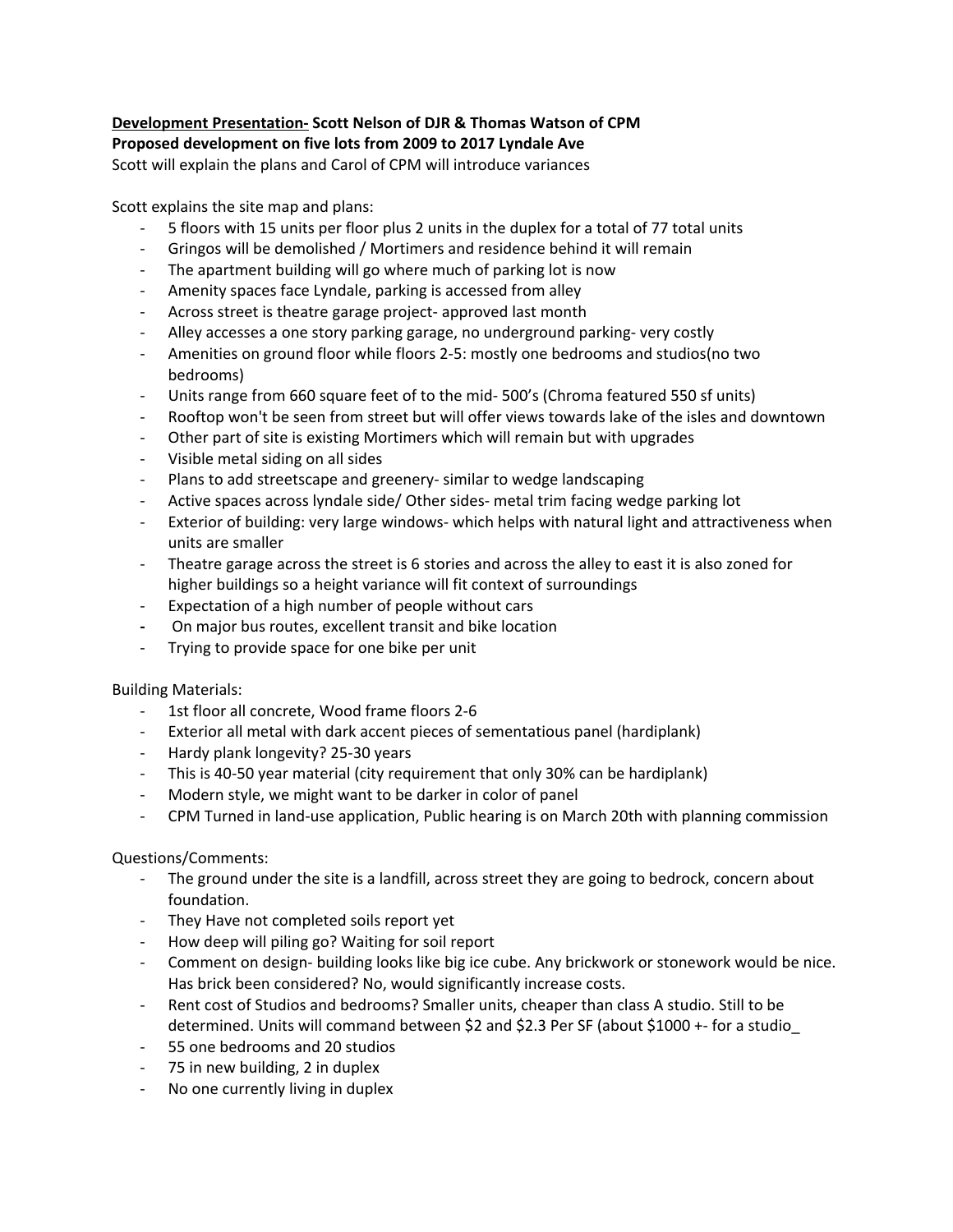- What type of metal are these panels? Aluminum, same panel used on CPM project on University and Huron in SE Minneapolis
- Exterior: Vertical panels, attached to frame system, attached to sheathing, flat seams, gage of aluminium
- Would these resist hail damage? They can be replaced
- Ricardo offers different perspectives on cost from LENA meeting
- Glad of urban streetscape but no short fencing to protect trees
- Protecting with fences could be excellent idea public works on board
- Audit will happen on project, tested 24% in terms of efficiency
- Stormwater management? A lot of drainage into existing lot (will need some sort of storm water retention tank to slow rate it gets into storm stream (Not for re-use)
- Couldn't you put drywells in if putting pipes in? We could.
- If brick could be carried to upper levels that would improve aesthetic
- Already parking crunch, traffic with both buildings, a smaller building would be more attractive
- Why 6 stories? Economics of deal require to go to 6 to pay for cost of land (enough units)
- Traffic flow- they are closing existing curb cuts on lyndale ( traffic will be diverted to alley)
- Alley is 12 feet, we will widen it on our side maybe work with public works and wedge for their delivery trucks
- What type of insulation? Fiber glass, r-23
- Describe what you mean by financially feasible: land costs in Minneapolis in desirable areas are very expensive. If you want to create affordable housing. Expected debt + investor rate of return all dependent on number of units
- Investor expectation + banks won't give you a loan unless you meet certain criteria
- Happy that mortimers is staying and it is appreciated (small businesses often seen as expendable)
- If you don't know the status of the foundation how can you approve a plan / ask us to approve? Foundation problem occurred at nearby building.
- You have to stabilize foundation to get loans from the bank
- If the soil is bad, you have to excavate it out. All comes out in soil report
- Why is Mortimers sticking around? We want to keep it, think it's an asset, owner of mortimers made it a condition of keeping it there
- There is no contact to hold us to keeping it there
- We consider it a long term investment

CI Motions: Are these motions binding to the developer? Developers must notify neighborhoods. Motions then go to the board of the neighborhood and then on to planning commission

- You can also go downtown and submit your comments. WA can help connect you
- Chair of planning commission is our city council member

**CI Motion 1:** The CI supports a Conditional Use Permit to increase the height of the building from 4 stories at 56 feet to 6 stories at 66 feet.

Reasons Against: We have too many buildings, too much density Reasons For: It is a foregone conclusion that they need the height for investment/ finances to work **Motion defeated: 4-6-1**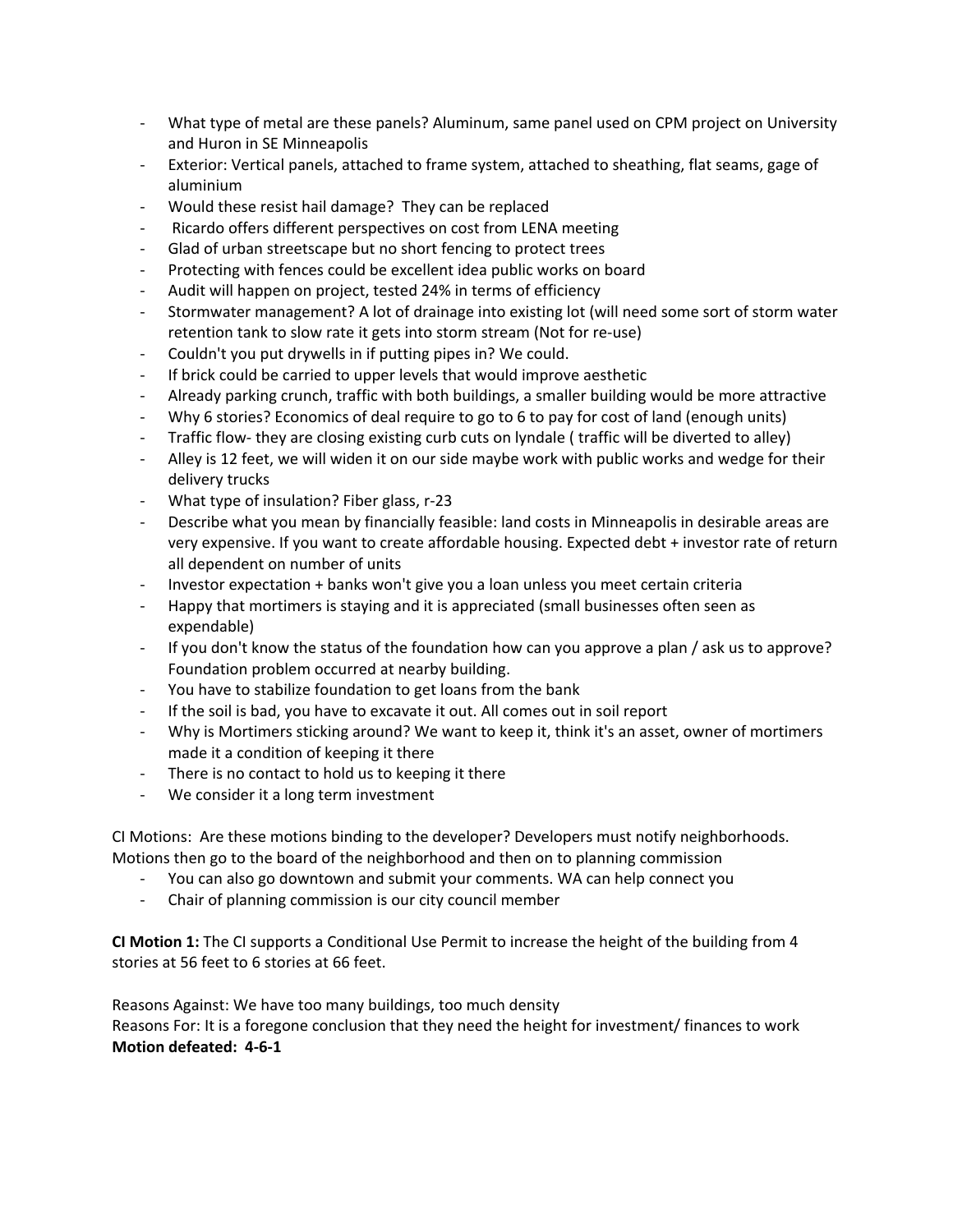**CI Motion 2:** The CI supports a variance to increase the Floor area ratio (FAR) from 2.13 to 2.56

Reasons For: Can't spread out building any farther to create this kind of ratio Reasons Against:

- Too many apartments in the city, not sure we can support this kind of density
- There is approval for 70 unit buildings at 26th and Lyndale, Theatre Garage across street, and the Grand and Harriet development- all will contribute to traffic /too much concentration of all these units in one place

# **Motion defeated: 2-7-2**

**CI Motion 3**: The CI supports a variance reducing the parking requirement from 38 spaces for apartment units to 28 spaces provided in parking garage

Reasons For:

- Chicken and egg situation- transit will increase as number of people increase.
- Things seem to be moving in bike/transit direction. Market will follow
- Land for car use should not be prioritized

Reasons Against:

- More bike racks, isn't an equal increase of jobs in city, you can't bike to job centers in suburbs
- With 75 units and 28 parking spaces are you keeping track of how many cars?
- What about visitors?

# **Motion defeated: 4-6-1**

**CI Motion 4:** The CI supports a variance to reduce the required setback at east (alley) side from 15 feet to 12 feet

Reasons For:

- Not encroaching on neighboring properties with set back because up against alley
- They want the variance to allow for 4 more parking spaces

# **Motion defeated: 5-5-1**

**CI Motion 5**: The CI supports a variance of the pedestrian overlay building placement standard to allow a portion of the building (SW corner) to be beyond 8 feet from the property line to allow for guest bike parking

Reasons For:

- Crime prevention through environmental design, full dark walls up to corner on some buildings not safe, having greater setback at corner is better visibility (especially at night).
- This is an additional amenity to the building

# **Motion carries: 7-2-3**

**CI Motion 6**: Site Plan Review. The CI supports the overall material choices, window orientation, access to site, landscaping, and exterior package of the development

Reasons Against: Too tall, unappealing **Motion defeated: 3-7-1**

Only motion that passed was CI motion 5 concerning the pedestrian overlay.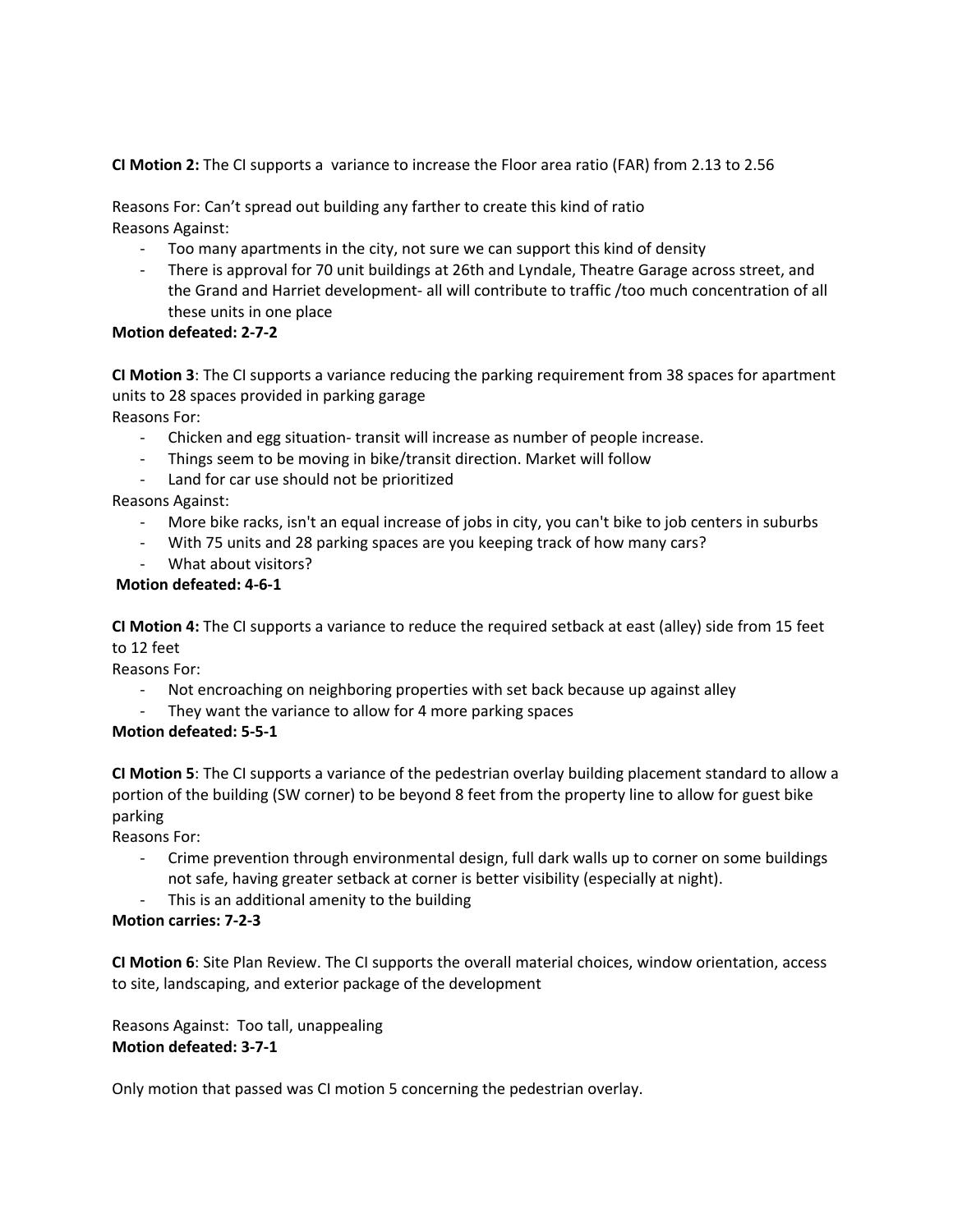# **Crime and Safety Report- Inspector Kathy Waite, 5th Precinct**

Kathy Waite is the new 5th precinct inspector, came from NE and SE Minneapolis in the 2nd precinct and had a chance to work with Ricardo back in the Como neighborhood. Kathy touches on crime rate in neighborhood- we are doing well, active community makes this happen. When people came out to meetings like these it improves safety in the community. The 5th precinct encourages block club leaders in the neighborhood. Kathy then mentions the recent homicide in one of the Mint Properties on Franklin Ave and how Mint was an active partner in addressing the issue

Matt Wilcox introduces himself as the community attorney for the 5th precinct. The city attorney's office sends out one attorney to each precinct. The program helps work channels of communication and connects the community to the office. There are bi-weekly meetings, tracking crime results and while Inspector Waite focuses on statistics the community attorney focuses on judicial results.

There is a brief discussion on the consequences of density on crime and the idea of "eyes on the street" with key points below:

- Lots of building proposals last couple years- idea of eyes on greenway. Does more people, mean more safety?
- What has history shown about density related to crime? The more communities are engaged and the more they know each other, the safer we all are.
- If you don't know your neighbors, your less likely to take action
- There was a situation in NE Minneapolis- an elderly gentleman knew a young woman lived alone, saw robbery of her home happening and called the police who caught the robbers
- Having community connections is critical- critical to our success as a community
- Conscious effort to create community important not just density on its own
- Concerns that rest of community could care less
- It's not possible for everyone, we need to force opportunities to get to know people and to build community. One more person goes a long way.

Discussion on Filing police reports:

- What do you say to a police officer if you get punched in the face? You want the report.
- It is always documented when police officers respond to a call but not enough to later prosecute
- Not possible to do an investigation without police report
- Follow-up is possible and can file a report later if weren't able to at the time
- Good for complainant to show ongoing behavior issue with problem individual
- what can they be charged with for punching (fighting)? Depends on damage- likely assault 5lower level misdemeanor
- Timeliness vital from prosecution standpoint . photographs of injury are good.

Discussion on police call Prioritization:

- If you witness a crime, make a call
- All calls are prioritized. Priority call is for situation that is still occurring
- Officers dispatched to calls based on priority of situation
- Keep calling 911 If not satisfied with service, let us know. We are never too busy